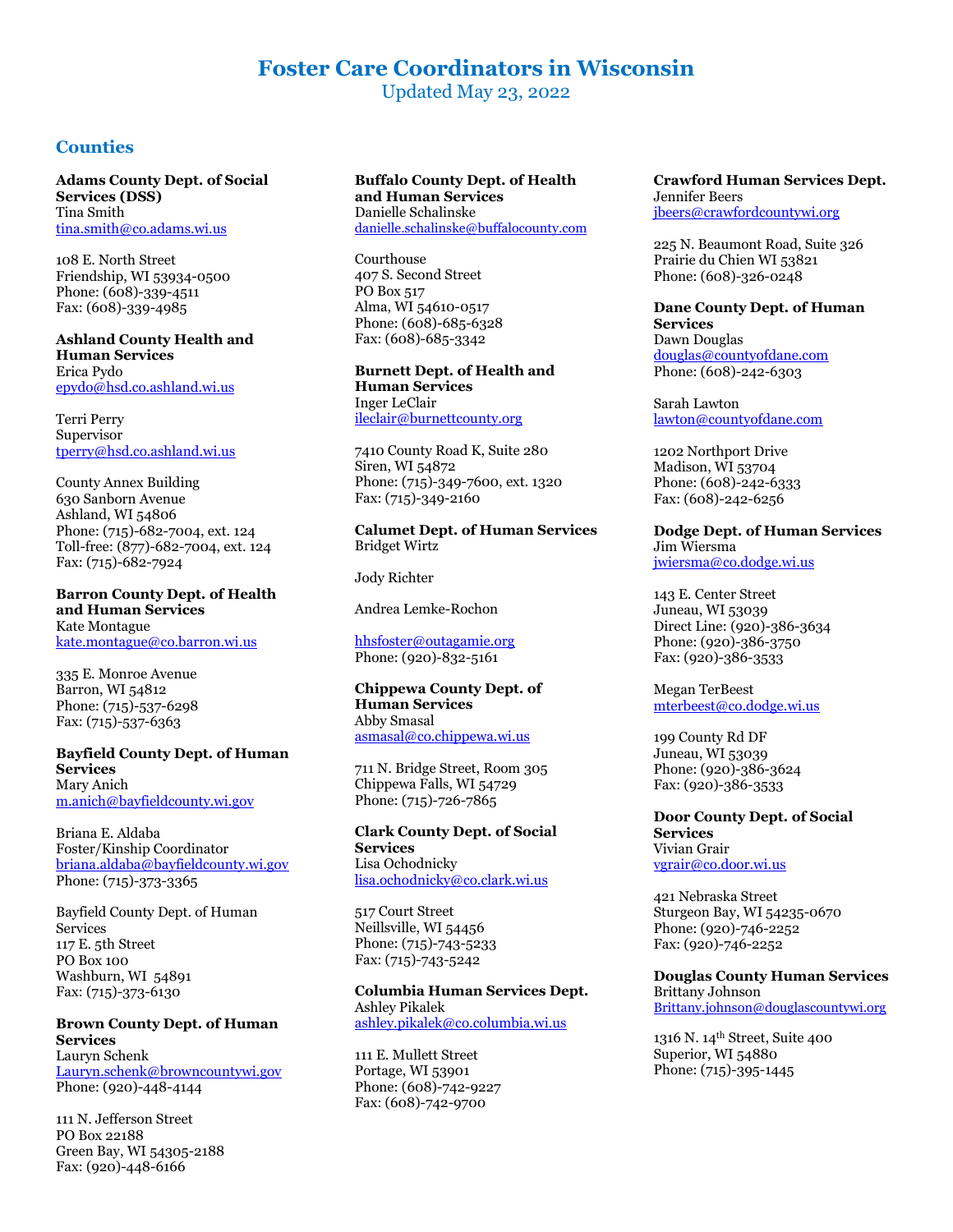### **Dunn County Dept. of Human Services** Danielle Hyde [dhyde@co.dunn.wi.us](mailto:dhyde@co.dunn.wi.us)

3001 US Highway 12 East Suite 160 Menomonie, WI 54751 Phone: (715)-231-2615 Fax: (715)-232-5987

# **Eau Claire County Dept. Human Services** Sherill Jahr [sherill.jahr@co.eau-claire.wi.us](mailto:sherill.jahr@co.eau-claire.wi.us)

Phone: (715)-839-1275 Angie Pichler

[angie.pichler@co.eau-claire.wi.us](mailto:angie.pichler@co.eau-claire.wi.us) Phone: (715)-839-6830

721 Oxford Avenue PO Box 840 Eau Claire, WI 54702-0840 Fax: (715)-831-5784

### **Florence County Dept. of Human Services** Rebecca Kelley [foster@co.florence.wi.us](mailto:foster@co.florence.wi.us)

501 Lake Avenue PO Box 170 Florence, WI 54121 Phone: (715)-528-3471

Fax: (715)-528-3341

# **Fond du Lac Dept. of Social Services** Rob Bauer [Rob.Bauer@fdlco.wi.gov](mailto:Rob.Bauer@fdlco.wi.gov)

Kira Bartow [Kira.bartow@fdlco.wi.gov](mailto:Kira.bartow@fdlco.wi.gov) Phone: (920)-929-7114

Luleta Mena [luleta.mena@fdlco.wi.gov](mailto:luleta.mena@fdlco.wi.gov) Phone: (920)-906-4675

87 Vincent Street PO Box 1196 Fond du Lac, WI 54936-1196 Fax: (920)-929-3447

### **Forest County Dept. of Social Services** Brenda Ashbeck [Brenda.ashbeck@co.forest.wi.us](mailto:Brenda.ashbeck@co.forest.wi.us)

200 E. Madison Street Crandon, WI 54520 Phone: (715)-478-3351 Fax: (715)-478-2847

# **Grant County Dept. of Social Services** Morgan Meyer [mmeyer@co.grant.wi.gov](mailto:mmeyer@co.grant.wi.gov) Phone: (608)-723-2136, ext. 114

Amber McKelvey [amckelvey@co.grant.wi.gov](mailto:amckelvey@co.grant.wi.gov) Phone: (608)-723-2136, ext. 155

8820 Hwy 35 & 61 South PO Box 447 Lancaster, WI 53813 Fax: (608)-723-4834

# **Green County Human Services**

Katlyn Graebner [kgraebner@GCHSD.org](mailto:kgraebner@GCHSD.org)

Pleasant View Complex N3152 Highway 81 Monroe, WI 53566 Phone: (608)-328-9337 Fax: (608)-328-9480

# **Green Lake Human Services Dept.** Lisa Schiessl [lschiessl@co.green-lake.wi.us](mailto:lschiessl@co.green-lake.wi.us)

PO Box 588 Green Lake, WI 54941 Phone: (920)-294-4070, ext. 4080 Fax: (920)-294-4139

# **Iowa County Dept. of Social Services**

Taryn Templeman [Taryn.Templeman@iowacounty.org](mailto:Taryn.Templeman@iowacounty.org) Phone: (608)-930-9804

# Krista Ley [Krista.ley@iowacounty.org](mailto:Krista.ley@iowacounty.org) Phone: (608)-930-9818

303 W. Chapel Street, Suite 2300 Dodgeville, WI 53533 Phone: (608)-930-9826

# **Iron County Dept. of Human Services** Rochelle Clemens [clemensr@ironcountywi.org](mailto:clemensr@ironcountywi.org)

Courthouse 300 Taconite Street, Suite 201 Hurley, WI 54534 Phone: (715)-561-3636 Fax: (715)-561-2128

# **Jackson County Health and Human Services Dept.** Cassandra Pralle [Cassandra.pralle@co.jackson.wi.us](mailto:Cassandra.pralle@co.jackson.wi.us)

420 Highway 54 West PO Box 457 Black River Falls, WI 54615 Phone: (715)-284-4301, ext. 381 Fax: (715)-284-7713

### **Jefferson County Human Services Dept.** Katie Schickowski [katies@jeffersoncountywi.gov](mailto:katies@jeffersoncountywi.gov)

1541 Annex Road Jefferson, WI 53549 Phone: (920)-674-8119 Fax: (920)-674-6113

# **Juneau County Dept. of Human Services** Kassandra Murphy [kmurphy@co.juneau.wi.us](mailto:kmurphy@co.juneau.wi.us)

220 E. La Crosse Street Mauston, WI 53948 Phone: (608)-847-9488 Fax: (608)-847-9421

# **Kenosha County Dept. of Family Services** Licensing Specialist

[Fostercare@psgcip.com](mailto:Fostercare@psgcip.com) Phone: (262)-656-8420, ext. 123

2108 63rd Street Kenosha, WI 53143 Phone: (262)-656-8420, ext. 158 Fax: (262)-652-2408

**Kewaunee County Dept. of Human Services** Chad LaLuzerne [laluzernec@kewauneeco.org](mailto:laluzernec@kewauneeco.org)

810 Lincoln Street Kewaunee, WI 54216 Phone: (920)-388-3777 Fax: (920)-388-7124

#### **La Crosse Human Services Dept.** Rhonda Rude

[rrude@lacrossecounty.org](mailto:rrude@lacrossecounty.org)

300 N. 4th Street PO Box 4002 La Crosse, WI 54602 Phone: (608)-789-4834 Fax: (608)-785-6122

### **Lafayette County Human Services** Kat Scharpf [kscharpf@lchsd.org](mailto:kscharpf@lchsd.org)

15701 County Road K Darlington, WI 53530 Phone: (608)-776-4933 Fax: (608)-776-4914

# **Langlade Dept. of Social Services** Tammy Schreiber [tschreiber@co.langlade.wi.us](mailto:tschreiber@co.langlade.wi.us)

1225 Langlade Road Antigo, WI 54409 Phone: (715)-627-6500 Fax: (715)-627-6295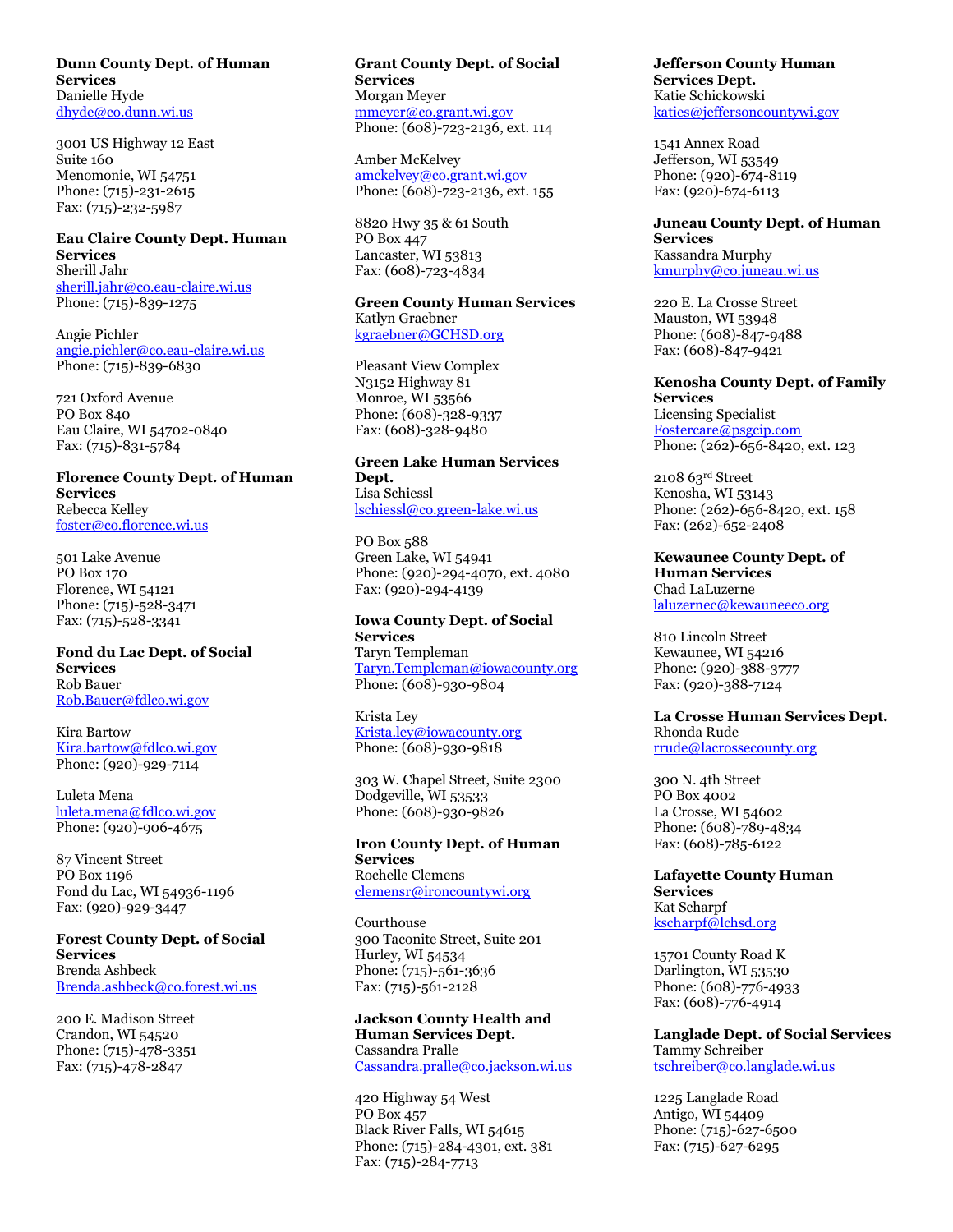#### **Lincoln County Dept. of Social Services** Brenda Rasmussen [brasmussen@co.lincoln.wi.us](mailto:brasmussen@co.lincoln.wi.us)

607 North Sales Street, Suite 202 PO Box 547 Merrill, WI 54452 Phone: (715)-539-1328 Fax: (715)-536-2753

#### **Manitowoc County Human Services Dept.**

Karen Zahn Foster Care Administrator [karenzahn@manitowoccountywi.gov](mailto:karenzahn@manitowoccountywi.gov) Phone: (920)-683-4095

Emily Kortens Kinship Care Administrator [EmilyKortens@manitowoccountywi.gov](mailto:EmilyKortens@manitowoccountywi.gov) Phone: (920)-683-4274

926 S. 8th Street PO Box 1177 Manitowoc, WI 54221-1177

#### **Marathon Dept. of Social Services**

Sara Klebenow [sara.klebenow@co.marathon.wi.us](mailto:sara.klebenow@co.marathon.wi.us)

400 E. Thomas Street Wausau, WI 54403-6498 Phone: (715)-261-7553 Fax: (715)-261-7510

### **Marinette County Human Services Dept.** Denise Kunze [DKunze@marinettecounty.com](mailto:DKunze@marinettecounty.com)

2500 Hall Avenue, Suite B Marinette, WI 54143 Phone: (715)-732-7799 Fax: (715)-732-7667

### **Marquette County Dept. of Social Services** Michele Smedema [msmedema@co.marquette.wi.us](mailto:msmedema@co.marquette.wi.us)

428 Underwood Avenue PO Box 405 Montello, WI 53949 Phone: (608)-297-3106 Fax: (608)-297-8718

# **Menominee County Human Services Dept.** Steve Summers [steves@co.menominee.wi.us](mailto:steves@co.menominee.wi.us)

W3272 Wolf River Road PO Box 280 Keshena, WI 54135 Phone: (715)-799-3861 Fax: (715)-799-351[7](mailto:steves@co.menominee.wi.us)

**Milwaukee County** *Children's Wisconsin* Phone: (414)-543-4376 [fostercare@chw.org](mailto:fostercare@chw.org) <https://www.childrenswi.org/fostercare>

*Wellpoint Care Network* Phone: (855)-GROW-HOPE [growhope@wellpoint.org](mailto:growhope@wellpoint.org) [http://www.wellpoint.org](http://www.wellpoint.org/)

# **Monroe County Dept. of Human Services** Wendy Davey [Wendy.Davey@co.monroe.wi.us](mailto:Wendy.Davey@co.monroe.wi.us)

14301 Cty Hwy B, A-19 Sparta, WI 54656 Phone: (608)-269-8644 Fax: (715)-269-8935

# **Oconto County Dept. of Health and Human Services** Kyla Soper [kyla.soper@co.oconto.wi.us](mailto:sara.diehlmann@co.oconto.wi.us)

501 Park Avenue Oconto, WI 54153 Phone: (920)-834-7017 Fax: (920)-834-6889

# **Oneida County Dept. of Social Services** Rachel Nelson

[Rachel.nelson@dss.co.oneida.wi.us](mailto:Rachel.nelson@dss.co.oneida.wi.us)

Sarah Phelps [Sarah@dss.co.oneida.wi.us](mailto:Sarah@dss.co.oneida.wi.us)

Courthouse Annex PO Box 400 Rhinelander, WI 54501 Phone: (715)-362-5695 Fax: (715)-362-7910

# **Outagamie Dept. of Human Services** Andrea Lemke-Rochon

Jody Richter

Bridget Wirtz

# [hhsfoster@outagamie.org](mailto:hhsfoster@outagamie.org) Phone: (920)-832-5161

*Outagamie County Relative Licenses* Beth Reimer [Beth.reimer@outagamie.org](mailto:Beth.reimer@outagamie.org) Phone: (920)-832-5392

# **Ozaukee Dept. of Social Services** Kristine Kuehlmann, MSW, APSW [kkuehlmann@co.ozaukee.wi.us](mailto:kkuehlmann@co.ozaukee.wi.us)

121 W. Main Street PO Box 994 Port Washington, WI 53074-0994 Phone: (262)-284-8205 Fax: (414)-284-8104

**Pepin County Dept. of Human Services** Katie Pfeiffer [kpfeiffer@co.pepin.wi.us](mailto:kpfeiffer@co.pepin.wi.us)

740 7th Avenue West PO Box 39 Durand, WI 54736 Phone: (715)-672-8941, ext. 151 Fax: (715)-672-8593

#### **Pierce County Dept. of Human Services** Erin Baskin

[erin.baskin@co.pierce.wi.us](mailto:erin.baskin@co.pierce.wi.us)

412 W. Kinne Street PO Box 670 Ellsworth, WI 54011 Phone: (715)-273-6766, ext. 6609 Fax: (715)-273-6862

# **Polk County Dept. of Human Services** Tarisa Ramis [Tarisa.ramis@co.polk.wi.us](mailto:Tarisa.ramis@co.polk.wi.us)

100 Polk County Plaza #50 Balsam Lake, WI 54810 Phone: (715)-485-8435 Fax: (715)-485-8490

Tiffanie Dagestad [tiffanie.dagestad@co.polk.wi.us](mailto:tiffanie.dagestad@co.polk.wi.us)

100 Polk County Plaza #180 Balsam Lake, WI 54810 Phone: (715)-768-9568 Fax: (715)-500-2732

# **Portage County Health and Human Services Dept.** Danita Docka [dockad@co.portage.wi.us](mailto:dockad@co.portage.wi.us)

817 Whiting Avenue Stevens Point, WI 54481 Phone: (715)-345-5913 Fax: (715)-345-5966

# **Price County Human Services Dept.** Tammy Dahl [Tammy.dahl@co.price.wi.us](mailto:Tammy.dahl@co.price.wi.us)

Foster Care/Kinship Care/ Independent Living Coordinator 104 S. Eyder Avenue, Room 130 Phillips, WI 54555 Phone: (715)-339-5220 Fax: (715)-339-4018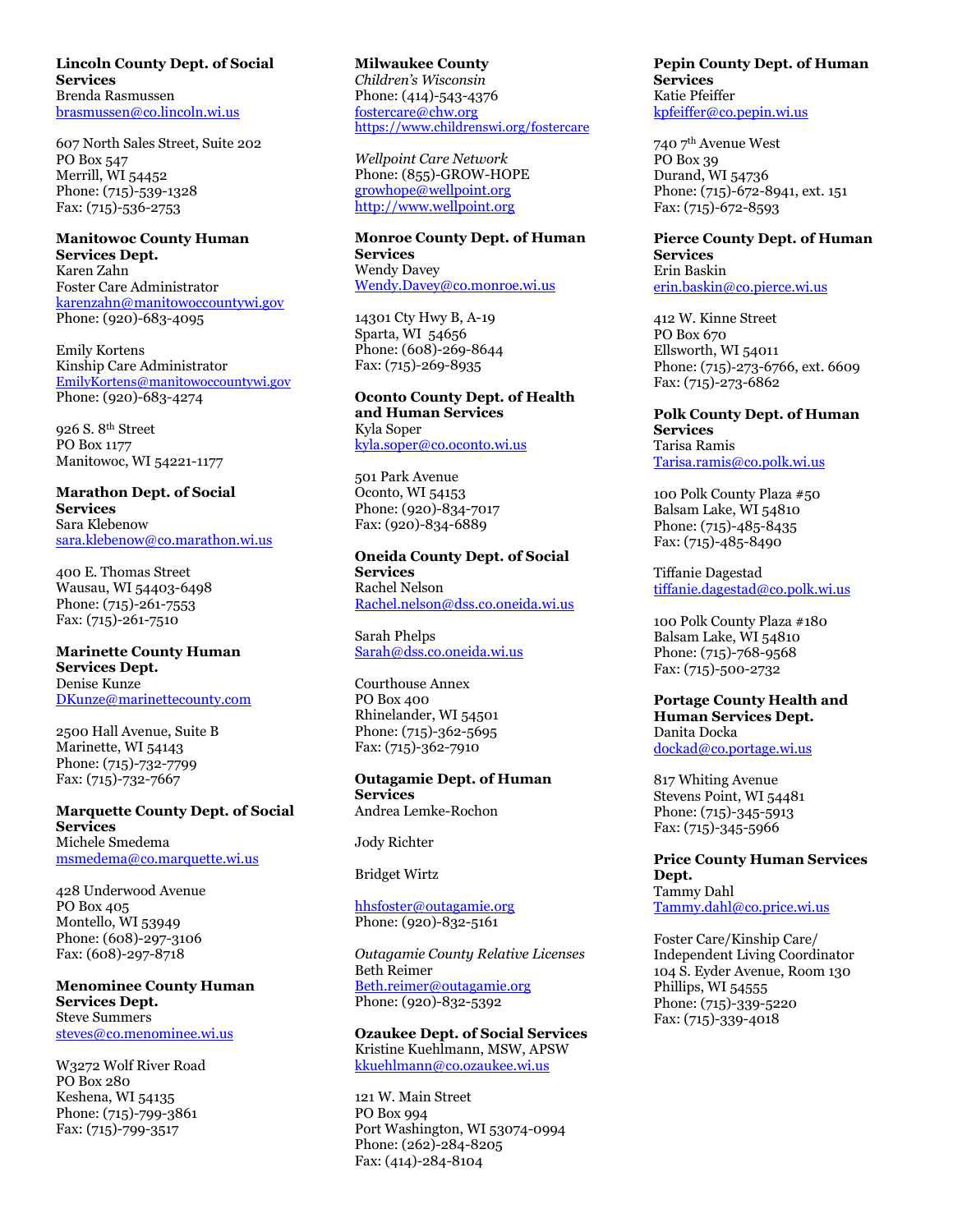#### **Racine County Human Services Dept.** Debie McGrain

[Debra.McGrain@goracine.org](mailto:Debra.McGrain@goracine.org) Phone: (262)-638-6356

Luci Arroyo [luci.arroyo@goracine.org](mailto:Yvette.degeorge@goracine.org)

Marie Hargrove Phone: (262)-638-6595

1717 Taylor Avenue Racine, WI 53403 Fax: (262)-638-6369

#### **Richland County Dept. of Health and Human Services** Jessica Stanek

[Jessica.stanek@co.richland.wi.us](file:///C:/Users/jczaplewski/Downloads/Jessica.stanek@co.richland.wi.us)

221 W. Seminary Street PO Box 673 Richland Center, WI 53581 Phone: (608)-647-5708 Fax: (608)-647-6611

#### **Rock County Dept. of Human Services**

Shelbey Puppe [Shelbey.puppe@co.rock.wi.us](mailto:Shelbey.puppe@co.rock.wi.us)

RCHCC 2nd Floor Hwy 51 North PO Box 1649 Janesville, WI 53547-1649 Fax: (608)-757-5374

# **Rusk County Dept. of Health and Human Services** Cheyenne Makinia

[cmakinia@ruskcountywi.us](mailto:cmakinia@ruskcountywi.us)

311 Miner Avenue East Ladysmith, WI 54848 Phone: (715)-532-2299 Fax: (715)-532-2126

**Sauk County Dept. of Human Services** Jacquelyn Smith [JTSmith@chw.org](mailto:JTSmith@chw.org)

626 14th Street, Suite A Baraboo, WI 53913 Phone: (608)-355-7881 Fax: (608)-356-2997

# **Sawyer County Human Services** Karla Hasart

[khasart@sawyerhs.hayward.wi.us](mailto:khasart@sawyerhs.hayward.wi.us)

105 E. Fourth Street PO Box 730 Hayward, WI 54843 Phone: (715)-634-4806 or (800)-569-4162 Fax: (715)-634-5387

Roberta "Bobbi" Metcalf [rmetcalf@sawyerhs.hayward.wi.us](mailto:rmetcalf@sawyerhs.hayward.wi.us)

10610 Main Street, Suite 224 Hayward, WI 54843 Phone: (715)-638-3322 Fax: (715)-634-5387

# **Shawano County Dept. of Human Services** Madison McBride [Madison.McBride@co.shawano.wi.us](mailto:Madison.McBride@co.shawano.wi.us)

W7327 Anderson Avenue Shawano, WI 54166 Phone: (715)-526-4730 Fax: (715)-526-5542

# **Sheboygan County Health and Human Services Dept.** Kristy Pahl

[kristy.pahl@sheboygancounty.com](mailto:kristy.pahl@sheboygancounty.com) Phone: (920)-459-3236

Becki Weedman [weedmrlw@co.sheboygan.wi.us](mailto:weedmrlw@co.sheboygan.wi.us) Phone: (920)-459-3252

1011 N. 8th Street Sheboygan, WI 53081-4043 Fax: (920)-459-4009

# **St. Croix Human Services Dept.** *Ben Tomandl* [ben.tomandl@sccwi.gov](mailto:johnb@co.saint-croix.wi.us)

St. Croix Health Center 1752 Dorset Lane New Richmond, WI 54017-1063 Phone: (715)-246-8317 Fax: (715)-246-8225

*Kathy Daniels*  Kinship/FCC Coordinator

24663 Angeline Avenue Webster, WI 54893 Phone: (715)-349-2195, ext. 5286 Fax: (715)-349-8665

### **Taylor Human Services Dept.** Tammy Schreiber

[tammy.schreiber@co.taylor.wi.us](mailto:tammy.schreiber@co.taylor.wi.us)

540 E. College Street Medford, WI 54451 Phone: (715)-748-3332 Fax: (715)-748-3342

### **Trempealeau Dept. of Human Services** Erin Herber [Erin.herber@co.trempealeau.wi.us](mailto:Erin.herber@co.trempealeau.wi.us)

36245 Main Street PO Box 67 Whitehall, WI 54773 Phone: (715)-538-1887 Fax: (715)-538-4274

# **Vernon Dept. of Human Services**

Marla Sutton [marla.sutton@vernoncounty.org](mailto:marla.sutton@vernoncounty.org)

318 Fairlane Drive Viroqua, WI 54665 Phone: (608)-637-5214 Fax: (608)-637-5298

# **Vilas Dept. of Social Services** Helga Low [helow@co.vilas.wi.us](mailto:helow@co.vilas.wi.us)

Kelly Pyne [kegrad@vilascountywi.gov](mailto:kegrad@vilascountywi.gov)

330 Court Street Eagle River, WI 54521 Phone: (715)-479-3668 Fax: (715)-479-3728

# **Walworth Dept. of Human Services** Angela Farmakis [afarmakis@co.walworth.wi.us](mailto:afarmakis@co.walworth.wi.us)

Hayley Lois [hlois@co.walworth.wi.us](mailto:hlois@co.walworth.wi.us)

1910 County Hwy NN PO Box 1005 Elkhorn, WI 53121 Phone: (262)-741-3200 Fax: (262)-741-3217

**Washburn County Human Services Dept.** Iris Ostenson [iostenso@co.washburn.wi.us](mailto:iostenso@co.washburn.wi.us)

PO Box 250 304 2nd Street Shell Lake, WI 54871 Phone: (715)-468-4776 Fax: (715)-468-4753

# **Washington County Dept. of Social Services** Kayla Trimberger [Kayla.trimberger@co.washington.wi.us](mailto:Kayla.trimberger@co.washington.wi.us) Phone: (262) 335-4667

333 E. Washington Street, Suite 3100 West Bend, WI 53095 Fax: (262)-335-4709